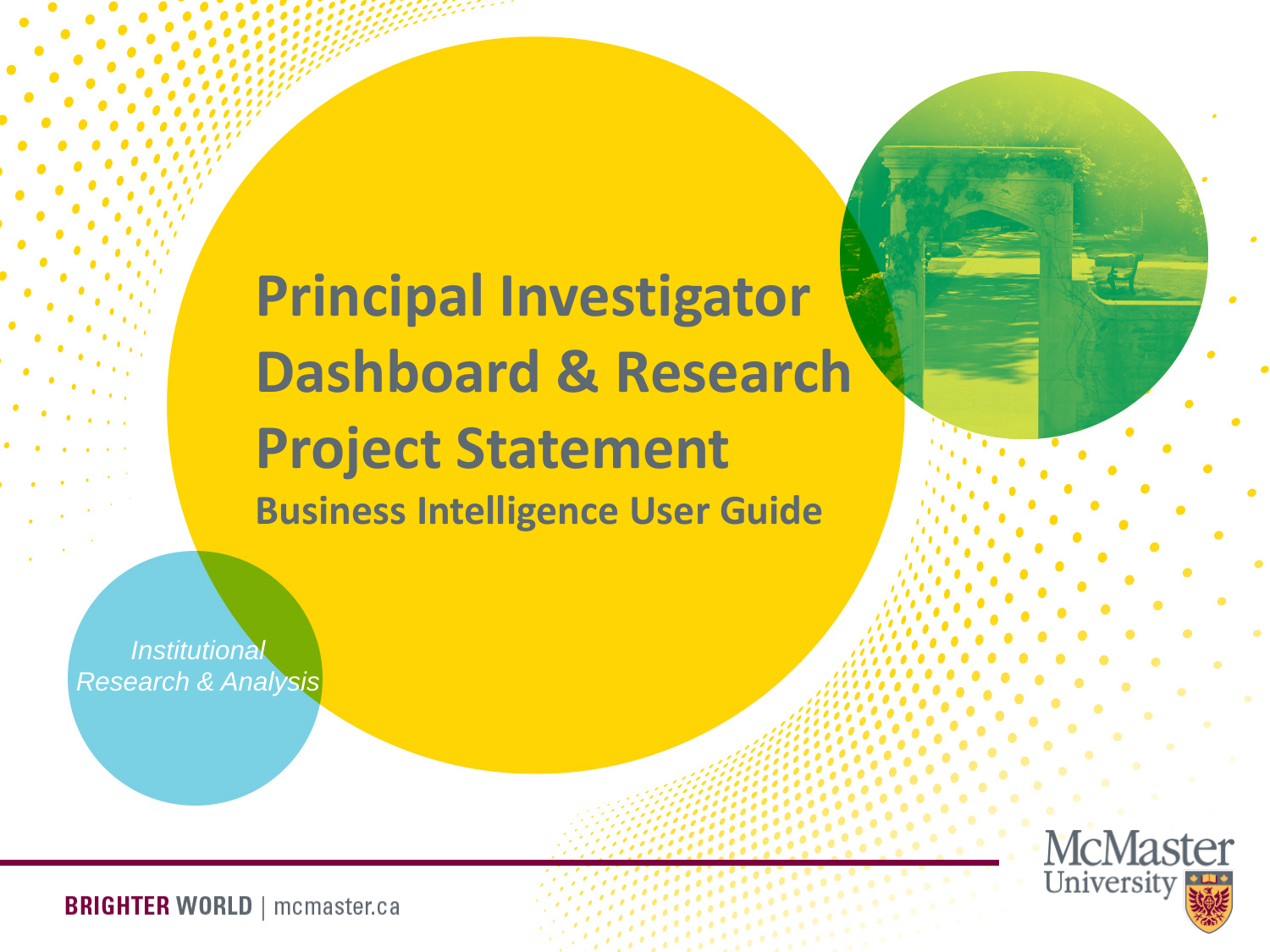# **Welcome**

This user guide serves as an introduction to the Principal Investigator (PI) Dashboard and Research Project Statement in McMaster's Business Intelligence Portal.

The PI Dashboard and Research Project Statement were developed by Institutional Research and Analysis in close coordination with stakeholders across the Faculties, including McMaster Research Finance, FHS Research Finance and Financial Affairs. In addition to this introduction, an FAQ is available to guide users through common questions, and video tutorials are available on the IRA website to demonstrate how to log in and generate reports in BI.

We hope you find the content of this guide and the dashboard relevant, useful, clear and easy-to-use.



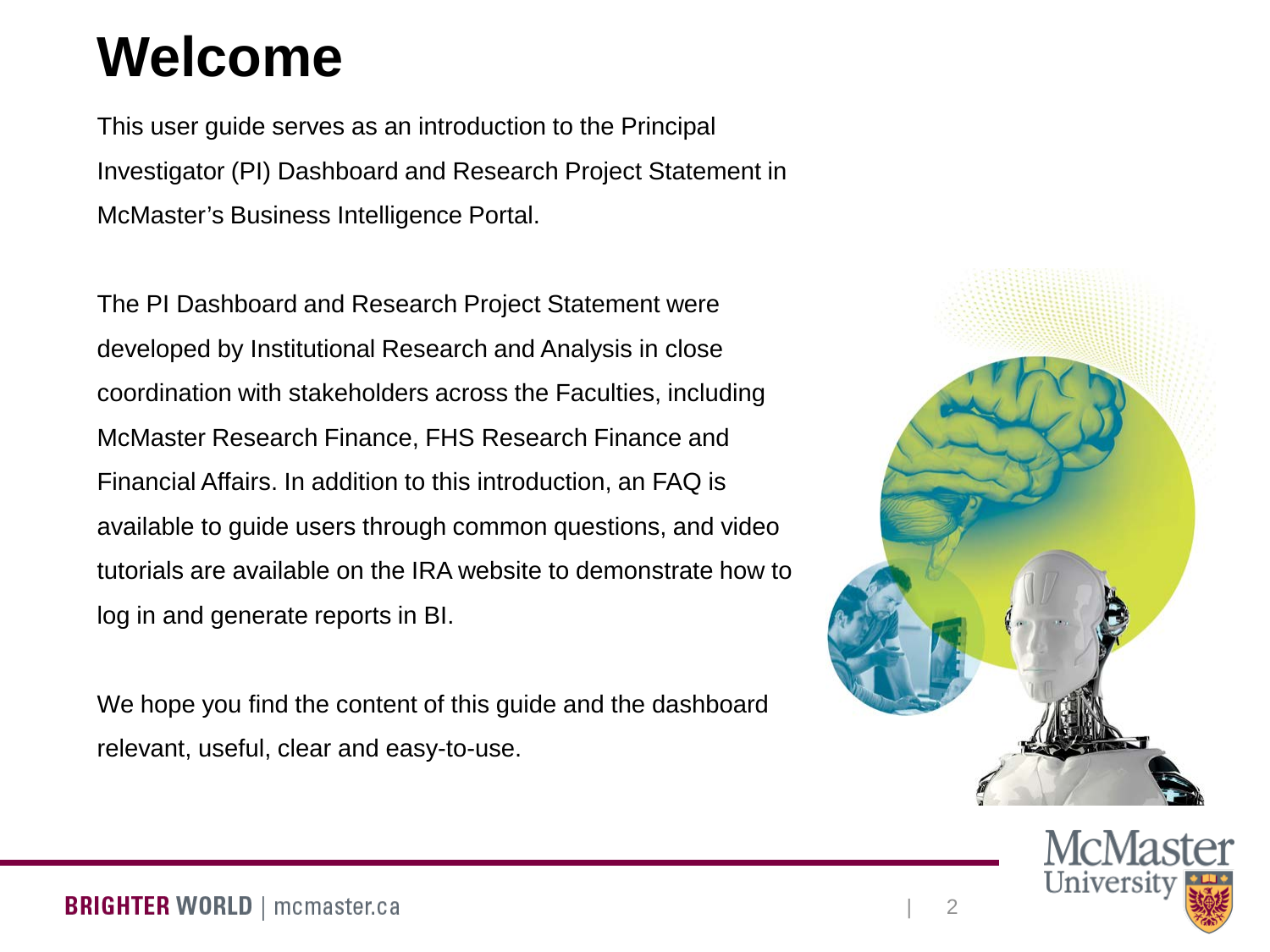### **Table of Contents**

| <b>What's New in BI</b>                               |    |
|-------------------------------------------------------|----|
| Dashboard Pages Overview - PI Dashboard               | 5  |
| Dashboard Pages Overview - Research Project Statement | 10 |
| <b>Security</b>                                       | 16 |
| <b>Training &amp; Support</b>                         | 17 |
| <b>Contact Us</b>                                     | 18 |

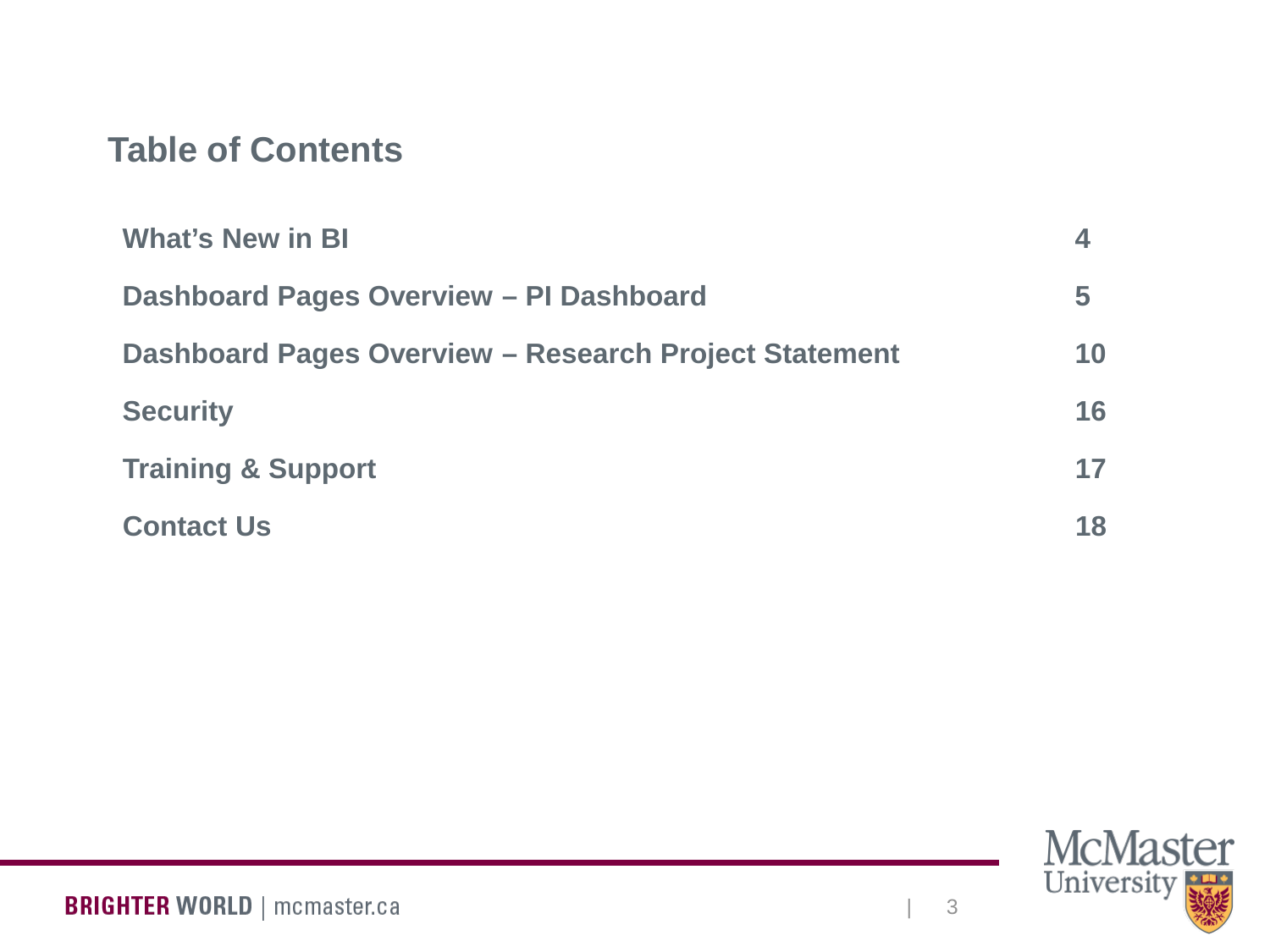## **What's New in the PI Dashboard and Research Project Statement**

The new dashboard incorporates many changes and improvements requested as a result of the Functional Review of McMaster Financial Support Activities and much consultation and feedback from stakeholder and user groups. The new dashboards include the following enhancements and features:

- A new summary report that makes it easy to view balances for all your projects at once.
- Labour Distribution reports to allow users to easily understand who they are paying and from which projects.
- A re-creation of the current Research Project Statement with enhancements, such as additional information on expenses on drilling down.
- The ability to track sponsor funding that has been invoiced but not yet received using the Accounts Receivable Billing module.
- The ability to customize reports by applying filters or changing the layout of tables.
- An easy save feature and the option to set your own defaults. For example, you can customize and save your preferences for a selected group of principal investigators or projects.
- Easy export functionality to download reports to Excel, CSV, PDF and more.
- Emailed monthly summary reports to PI's.

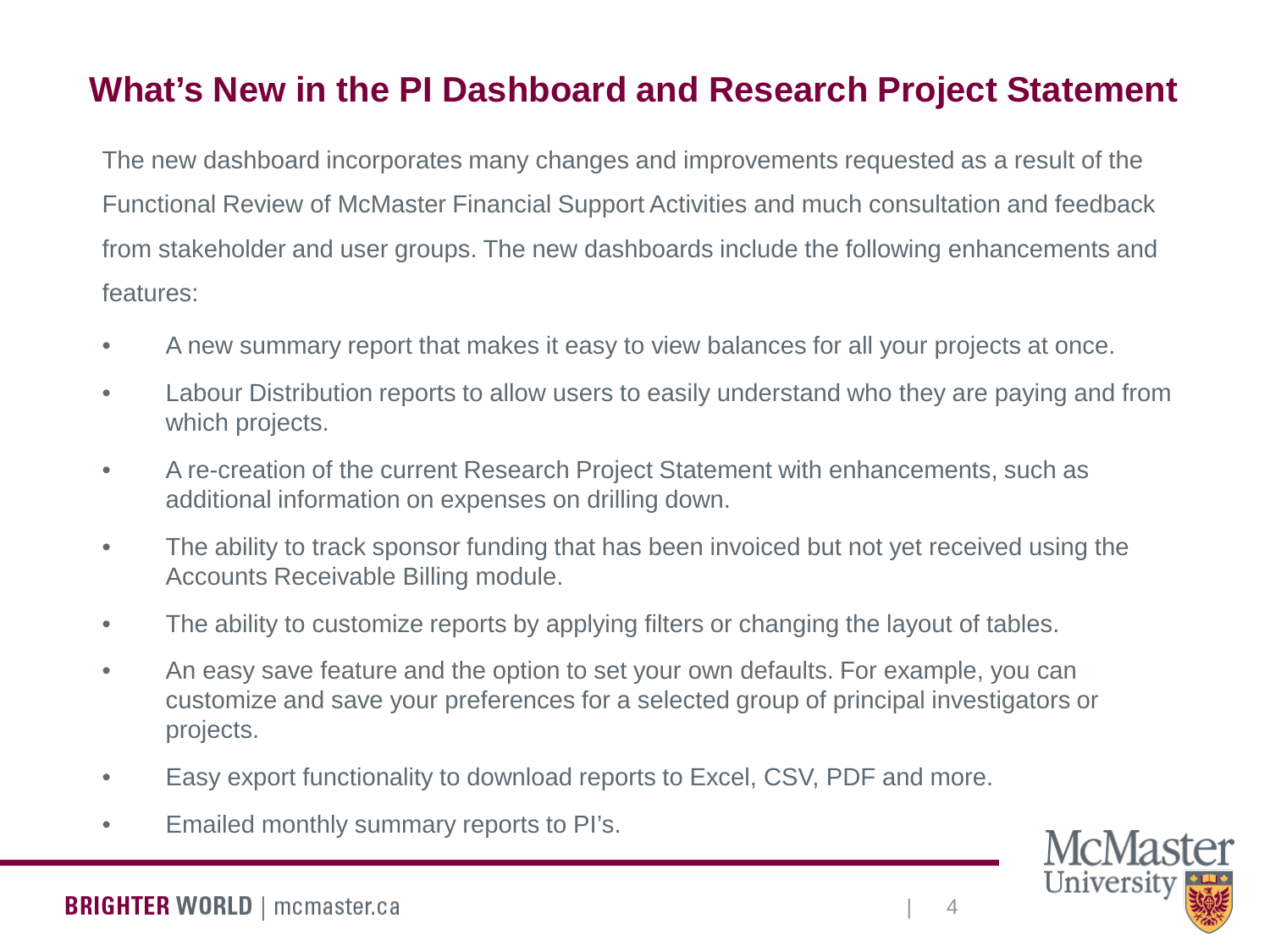# **Dashboard Pages**

There are five dashboard pages available on the Principal Investigator Dashboard:

- Research Accounting Summary
- **Eabour Distribution**
- All Project Balances
- **All Transactions**
- **Glossary**

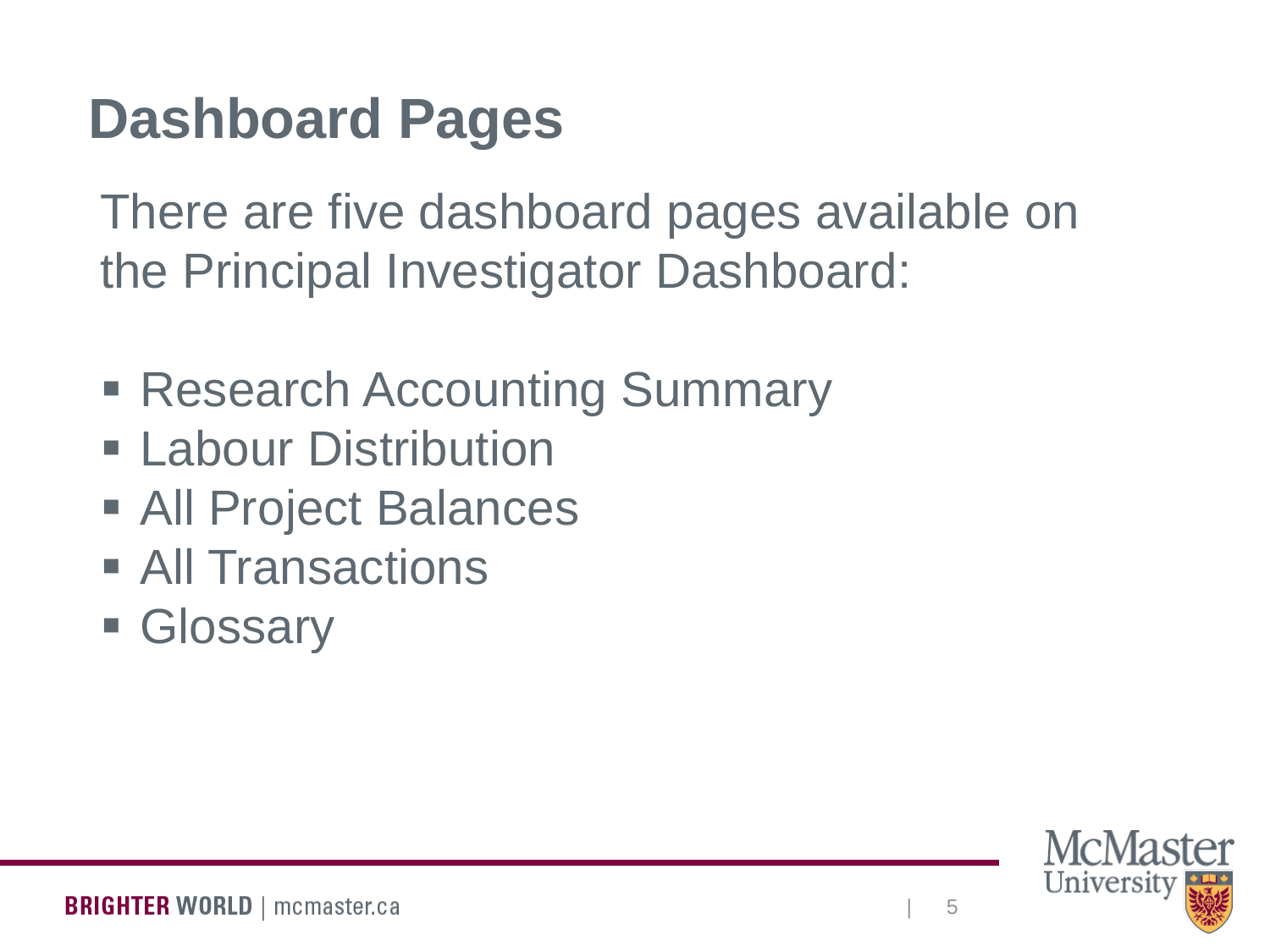## **Dashboard Pages: Research Accounting Summary**

• The Research Accounting Summary page shows high-level project balances (Funding, Transfers, Expenditures, Cash Balance, Commitments) for all of a Principal Investigator's projects at once.

| <b>Principal Investigator Dashboard</b><br><b>Research Accounting Summary</b><br><b>Labour Distribution</b><br>$\blacktriangleleft$<br><b>Export this report</b> | All Project Balances All Transactions Glossary<br><b>Project Department</b><br><b>Project Department ID</b><br>ENG Civil Enginee v<br>--Select Value-- | <b>Principal Investigator</b><br>--Select Value-- ▼ | <b>Project Status</b>                  | <b>Project Number</b>                                                                                               | <b>Sponsor Name</b>                          | Home          | Catalog | Favorites $\blacktriangledown$ | Dashboards v                          |
|------------------------------------------------------------------------------------------------------------------------------------------------------------------|--------------------------------------------------------------------------------------------------------------------------------------------------------|-----------------------------------------------------|----------------------------------------|---------------------------------------------------------------------------------------------------------------------|----------------------------------------------|---------------|---------|--------------------------------|---------------------------------------|
|                                                                                                                                                                  |                                                                                                                                                        |                                                     |                                        |                                                                                                                     |                                              |               |         |                                |                                       |
|                                                                                                                                                                  |                                                                                                                                                        |                                                     |                                        |                                                                                                                     |                                              |               |         |                                |                                       |
|                                                                                                                                                                  |                                                                                                                                                        |                                                     |                                        |                                                                                                                     |                                              |               |         |                                |                                       |
|                                                                                                                                                                  |                                                                                                                                                        |                                                     | <b>OPEN</b><br>$\overline{\mathbf{v}}$ | --Select Value--                                                                                                    | --Select Value--<br>$\overline{\phantom{a}}$ | Apply Reset ▼ |         |                                |                                       |
|                                                                                                                                                                  |                                                                                                                                                        |                                                     |                                        |                                                                                                                     |                                              |               |         |                                |                                       |
| ⊿<br>PI - Details - Total Research Project Balances<br>(includes both internal and external funding)<br>Time run: 5/31/2019 10:06:09 AM<br>Andree Wiebe, Lydell  |                                                                                                                                                        |                                                     |                                        |                                                                                                                     |                                              |               |         |                                |                                       |
| <b>Project Description</b><br><b>Sponsor Name</b>                                                                                                                |                                                                                                                                                        |                                                     |                                        | Project Number Award Start Date Award End Date Award Amount Funding Transfers Expenditures Cash Balance Commitments |                                              |               |         |                                | Cash Balance w/<br><b>Commitments</b> |

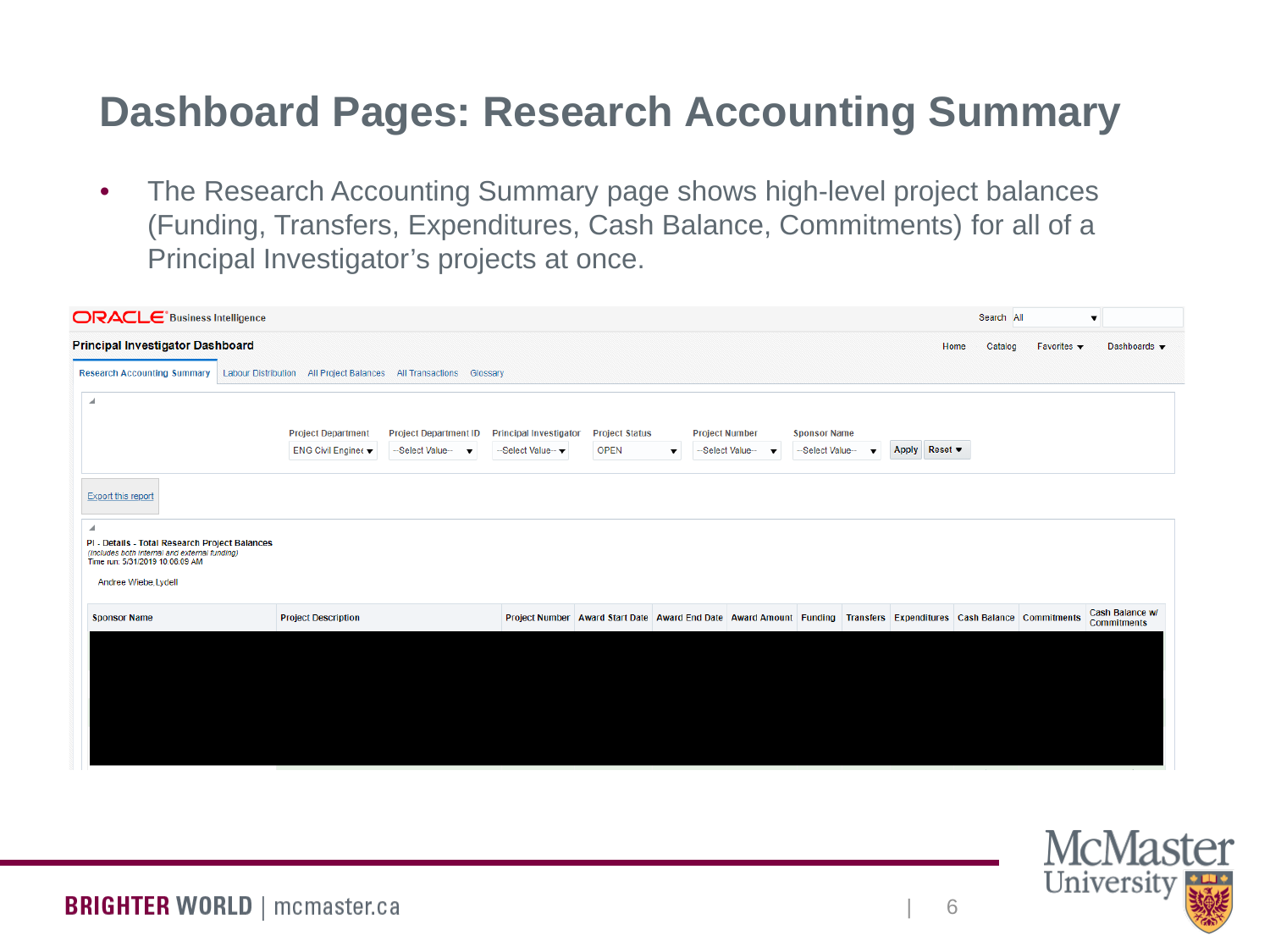## **Dashboard Pages: Labour Distribution**

• The Labour Distribution dashboard page displays the labour distribution of employees paid from research projects. Users can break down salary expenditures into Earnings and Benefits.

| <b>Principal Investigator Dashboard</b>                                                                                                                                                                                                                                                                                                                                      |                     |                                                                                       | Home                                              | Catalog                  | Favorites $\blacktriangledown$ | Dashboards $\blacktriangledown$            | $New -$ | Open $\blacktriangledown$ | Signed In As C.R. Ferguson ▼ |          |
|------------------------------------------------------------------------------------------------------------------------------------------------------------------------------------------------------------------------------------------------------------------------------------------------------------------------------------------------------------------------------|---------------------|---------------------------------------------------------------------------------------|---------------------------------------------------|--------------------------|--------------------------------|--------------------------------------------|---------|---------------------------|------------------------------|----------|
| <b>Research Accounting Summary</b><br><b>Labour Distribution</b>                                                                                                                                                                                                                                                                                                             |                     | All Project Balances All Transactions Glossary                                        |                                                   |                          |                                |                                            |         |                           |                              | $\Phi$ 0 |
| ◢                                                                                                                                                                                                                                                                                                                                                                            |                     |                                                                                       |                                                   |                          |                                |                                            |         |                           |                              |          |
| Please note that users will only be able to see the Labour Distribution reports for projects and Departments to which they have been granted access in Mosaic.                                                                                                                                                                                                               |                     |                                                                                       |                                                   |                          |                                |                                            |         |                           |                              |          |
| Labour Distribution security is separate from the Research Project Statement security and must be requested by contacting Financial Affairs (Chris Sylvester, sylvest@mcmaster.ca).<br>Please provide your McMaster User ID (MacID), the complete chart field for which you need access (Fund Code, Department Code, Project Number), and copy the Principal Investigator of |                     |                                                                                       | the project on the email.                         |                          |                                |                                            |         |                           |                              |          |
|                                                                                                                                                                                                                                                                                                                                                                              | * Period Start Date | <b>Project Department</b>                                                             | <b>Sponsor Name</b>                               |                          | <b>Expenditure Category</b>    |                                            |         |                           |                              |          |
|                                                                                                                                                                                                                                                                                                                                                                              | 04/01/2019<br>▼     | ENG Civil Enginee $\blacktriangledown$                                                | --Select Value--                                  |                          | --Select Value-- v             |                                            |         |                           |                              |          |
|                                                                                                                                                                                                                                                                                                                                                                              | * Period End Date   | <b>Project Department ID</b>                                                          | <b>Project Status</b>                             |                          | <b>Employee Full Name</b>      |                                            |         |                           |                              |          |
|                                                                                                                                                                                                                                                                                                                                                                              | 05/31/2019          | --Select Value-- v                                                                    | <b>OPEN</b>                                       |                          | --Select Value-- v             |                                            |         |                           |                              |          |
|                                                                                                                                                                                                                                                                                                                                                                              |                     | <b>Principal Investigator</b>                                                         | <b>Project Number</b>                             |                          |                                |                                            |         |                           |                              |          |
|                                                                                                                                                                                                                                                                                                                                                                              |                     | --Select Value-- ▼                                                                    | --Select Value--                                  | $\overline{\phantom{a}}$ |                                | Reset $\blacktriangledown$<br><b>Apply</b> |         |                           |                              |          |
|                                                                                                                                                                                                                                                                                                                                                                              |                     |                                                                                       |                                                   |                          |                                |                                            |         |                           |                              |          |
|                                                                                                                                                                                                                                                                                                                                                                              |                     |                                                                                       |                                                   |                          |                                |                                            |         |                           |                              |          |
|                                                                                                                                                                                                                                                                                                                                                                              |                     | Now displaying transactions for the period starting 04/01/2019 and ending 05/31/2019. |                                                   |                          |                                |                                            |         |                           |                              |          |
|                                                                                                                                                                                                                                                                                                                                                                              |                     |                                                                                       |                                                   |                          |                                |                                            |         |                           |                              |          |
| <b>Labour Distribution Actuals Summary</b>                                                                                                                                                                                                                                                                                                                                   |                     |                                                                                       | Select View Total Earnings and Benefits Summary ▼ |                          |                                |                                            |         |                           |                              |          |
|                                                                                                                                                                                                                                                                                                                                                                              |                     |                                                                                       |                                                   |                          |                                |                                            |         |                           |                              |          |
|                                                                                                                                                                                                                                                                                                                                                                              |                     |                                                                                       |                                                   |                          |                                |                                            |         |                           | McMastei                     |          |
|                                                                                                                                                                                                                                                                                                                                                                              |                     |                                                                                       |                                                   |                          |                                |                                            |         |                           |                              |          |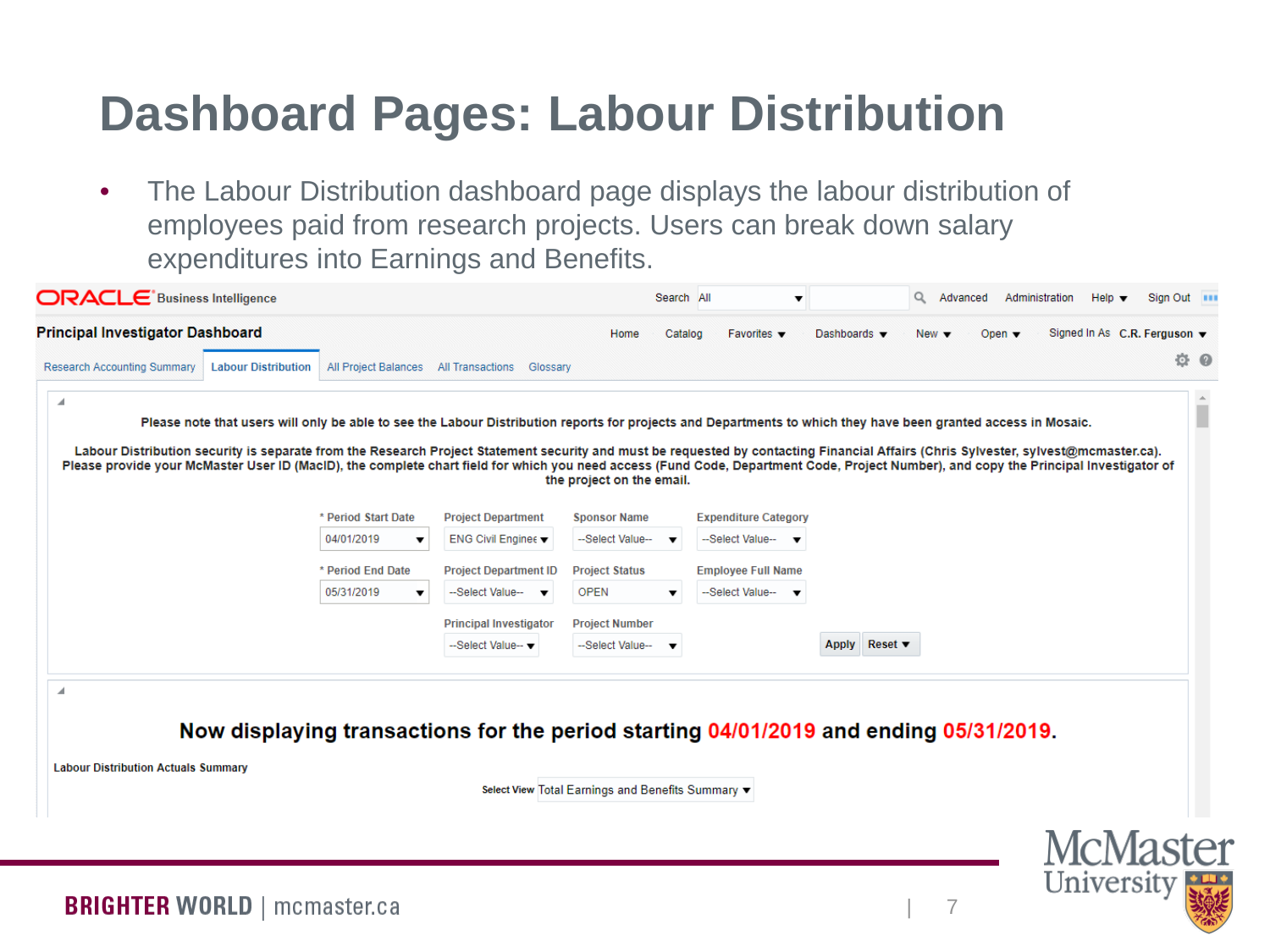## **Dashboard Pages: All Project Balances**

• The All Projects Balances dashboard page displays summary project balances (similar to the Research Accounting Summary page). The purpose of this page is to allow users to choose a specific time period and view additional fields and breakdowns in a summary format.

|                                                                                                                      | <b>Principal Investigator Dashboard</b>         |                                                                                       |                         |                                                        | Home<br>Catalog        |                                                     | Favorites $\blacktriangledown$             | Dashboards v                                 | $New -$                                  | Open $\blacktriangledown$                  |                    | Signed In As C.R. Ferguson ▼                                          |
|----------------------------------------------------------------------------------------------------------------------|-------------------------------------------------|---------------------------------------------------------------------------------------|-------------------------|--------------------------------------------------------|------------------------|-----------------------------------------------------|--------------------------------------------|----------------------------------------------|------------------------------------------|--------------------------------------------|--------------------|-----------------------------------------------------------------------|
|                                                                                                                      | Research Accounting Summary Labour Distribution | <b>All Project Balances</b>                                                           | <b>All Transactions</b> | Glossary                                               |                        |                                                     |                                            |                                              |                                          |                                            |                    | 登<br>$\bullet$                                                        |
| ◢                                                                                                                    |                                                 |                                                                                       |                         |                                                        |                        |                                                     |                                            |                                              |                                          |                                            |                    |                                                                       |
|                                                                                                                      |                                                 | * Period Start Date                                                                   |                         | <b>Project Department</b>                              | <b>Sponsor Name</b>    |                                                     |                                            |                                              |                                          |                                            |                    |                                                                       |
|                                                                                                                      |                                                 | 04/01/2018                                                                            | $\blacktriangledown$    | ENG Civil Enginee ▼                                    | --Select Value--       |                                                     |                                            |                                              |                                          |                                            |                    |                                                                       |
|                                                                                                                      |                                                 | * Period End Date                                                                     |                         | <b>Project Department ID</b>                           | <b>Project Status</b>  |                                                     |                                            |                                              |                                          |                                            |                    |                                                                       |
|                                                                                                                      |                                                 | 04/30/2019                                                                            | $\overline{\mathbf{v}}$ | --Select Value-- v                                     | <b>OPEN</b>            | ▼                                                   |                                            |                                              |                                          |                                            |                    |                                                                       |
|                                                                                                                      |                                                 |                                                                                       |                         | <b>Principal Investigator</b>                          | <b>Project Number</b>  |                                                     |                                            |                                              |                                          |                                            |                    |                                                                       |
|                                                                                                                      |                                                 |                                                                                       |                         | --Select Value--                                       | --Select Value--       |                                                     |                                            | Apply Reset ▼                                |                                          |                                            |                    |                                                                       |
| ◢                                                                                                                    |                                                 |                                                                                       |                         |                                                        |                        |                                                     |                                            |                                              |                                          |                                            |                    |                                                                       |
|                                                                                                                      | <b>Research Accounting Summary Table</b>        | Now displaying transactions for the period starting 04/01/2018 and ending 04/30/2019. |                         |                                                        |                        |                                                     |                                            |                                              |                                          |                                            |                    |                                                                       |
| (includes both internal and external funding)<br>Time run: 5/31/2019 10:11:19 AM<br><b>Principal</b><br>Investigator | <b>Sponsor Name</b>                             | Project<br><b>Number</b>                                                              | <b>Status</b>           | Award<br>Award<br><b>Start Date</b><br><b>End Date</b> | Award<br><b>Amount</b> | Cash<br><b>Balance</b><br><b>Start of</b><br>Period | <b>Current</b><br>Period<br><b>Funding</b> | <b>Current</b><br>Period<br><b>Transfers</b> | Current<br>Period<br><b>Expenditures</b> | Cash<br><b>Balance</b><br>End of<br>Period | <b>Commitments</b> | <b>Cash Balance</b><br>wi<br><b>Commitments</b><br>- End of<br>Period |
|                                                                                                                      |                                                 |                                                                                       |                         |                                                        |                        |                                                     |                                            |                                              |                                          |                                            |                    | ⁄lasto                                                                |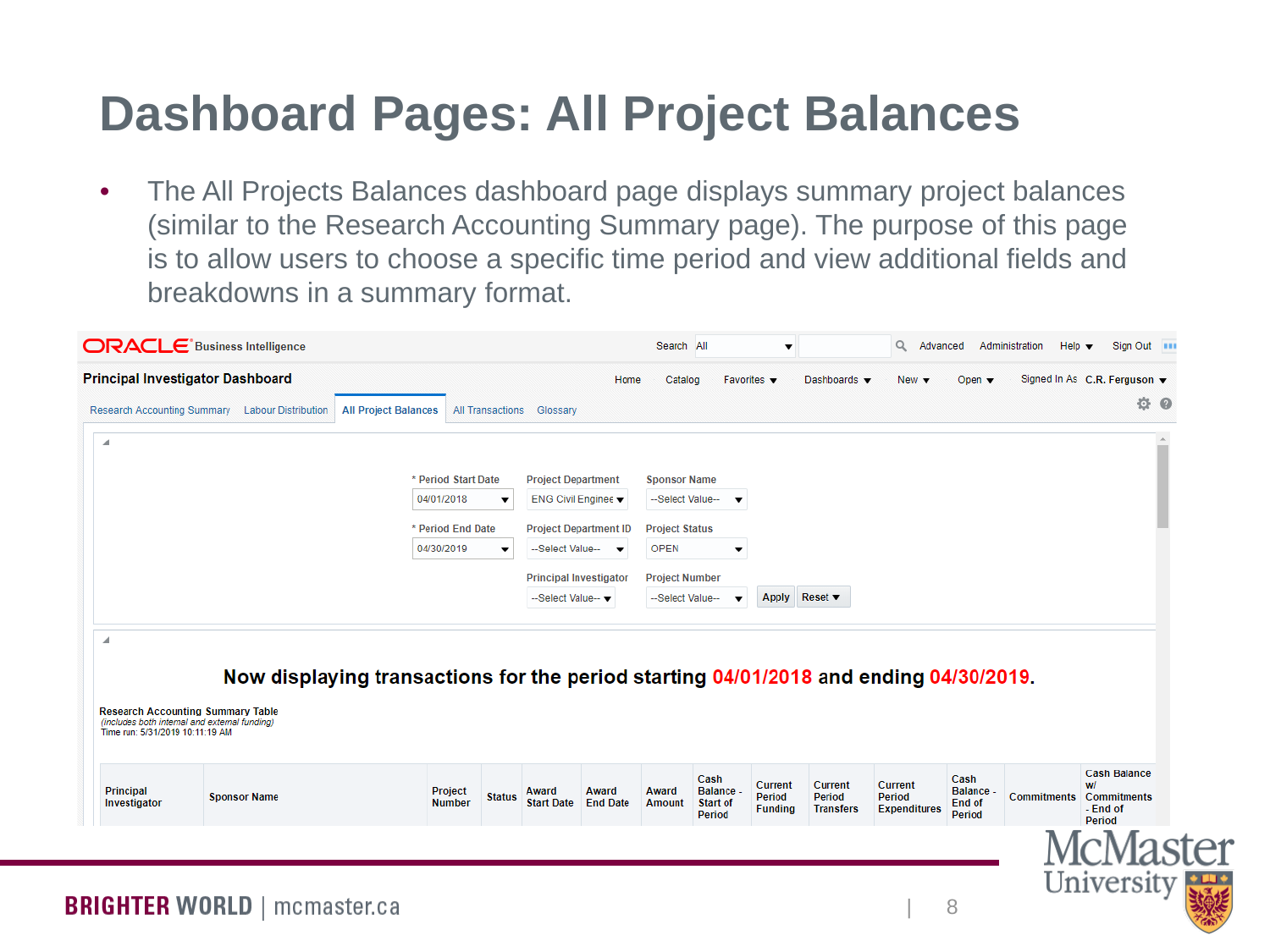## **Dashboard Pages: All Transactions**

• The All Transactions dashboard page allows users to lookup transactions from multiple research projects as they would appear on the Research Project Statement Current Period Transactions tab and apply multiple filters, including Account, Expenditure Category or Principal Investigator.

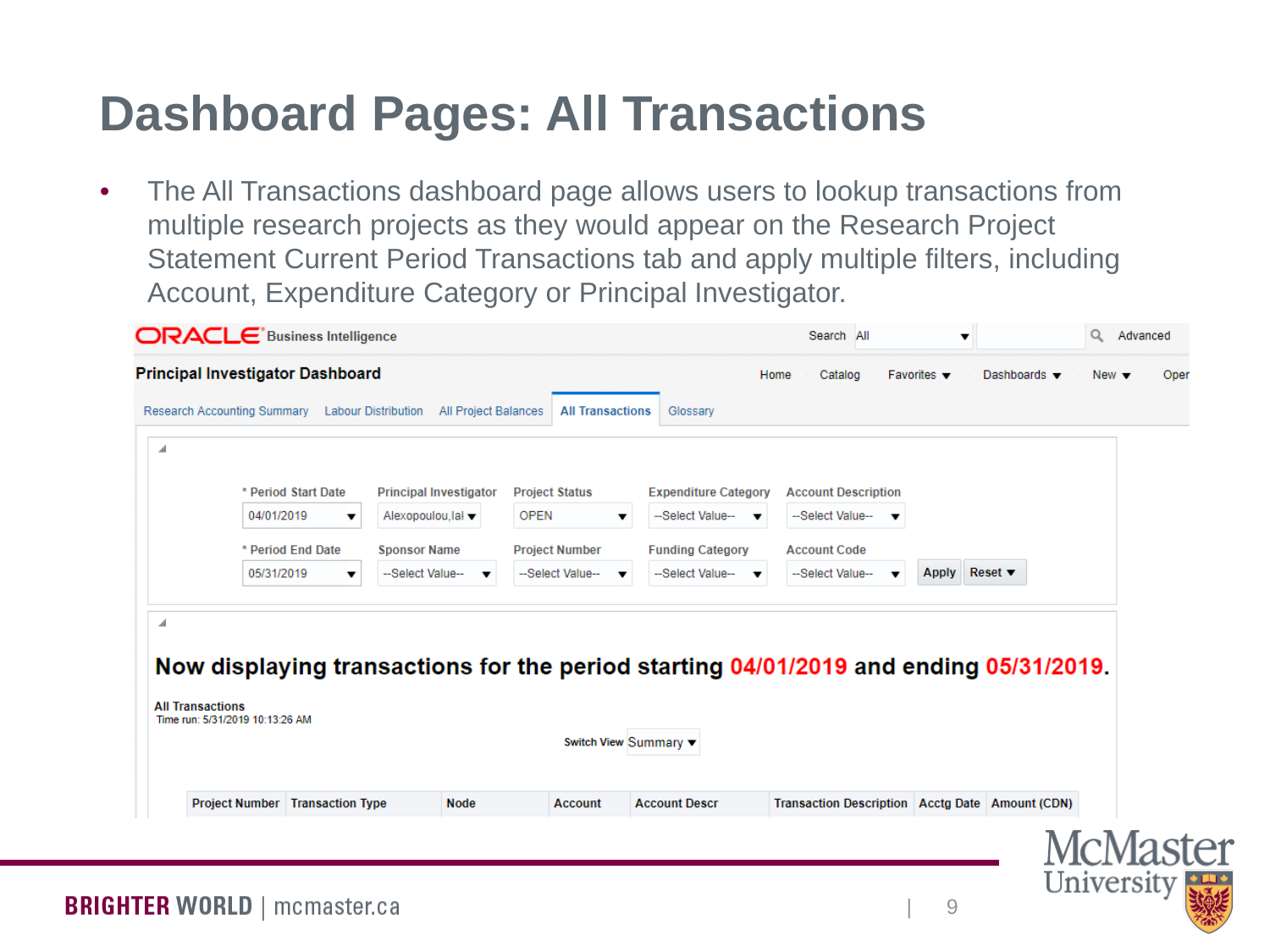# **Dashboard Pages**

There are six dashboard pages available on the Research Project Statement:

- Research Project Statement
- Current Period Transactions
- **E** Commitments
- **Eabour Distribution & Salary Journal Entries**
- **All Transactions Details**
- **Glossary & Contacts**

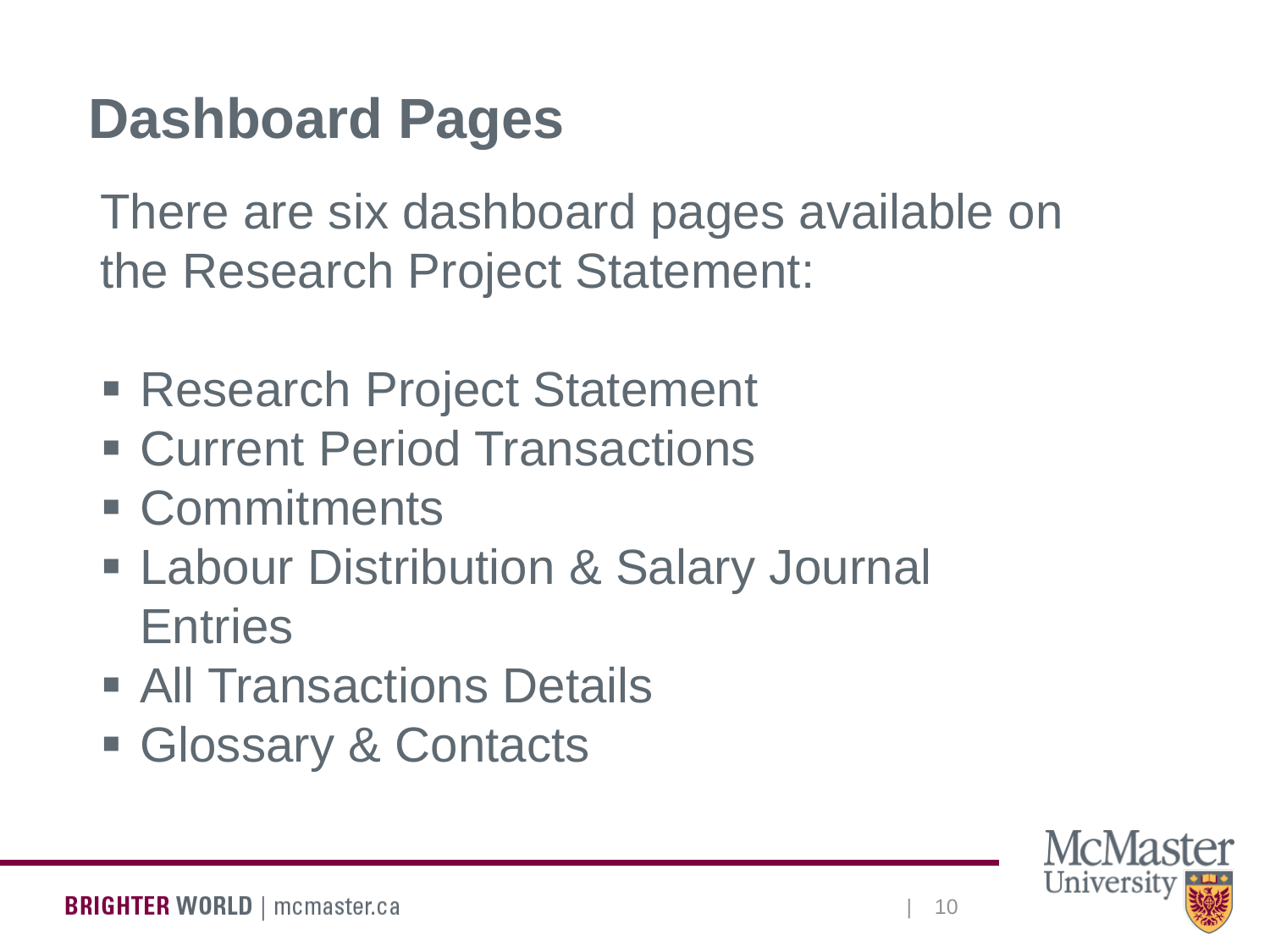## **Dashboard Pages: Research Project Statement**

• The Research Project Statement in BI is a recreation of the current Research Project Statement in Mosaic. The statement in BI includes the same information and is displayed in the same format as the current statement in Mosaic. Additional functionality is available, including drilling-in on salary accounts to view the Labour Distribution.

|                                 | Please select a project to view the Project Statement                                                                         |                                        |                                 |                                                      |                                                                             |                 |                               |                                                     |
|---------------------------------|-------------------------------------------------------------------------------------------------------------------------------|----------------------------------------|---------------------------------|------------------------------------------------------|-----------------------------------------------------------------------------|-----------------|-------------------------------|-----------------------------------------------------|
| PI Name<br>$\blacktriangledown$ | <b>Project Number</b><br>$\blacktriangledown$                                                                                 | * Period Start Date<br>04/01/2019<br>▼ | * Period End Date<br>05/31/2019 | Reset $\blacktriangledown$<br>▼                      |                                                                             |                 |                               |                                                     |
|                                 | Sponsor<br>PI Name<br>Project #<br>Sponsor Award #<br><b>Award Start Date</b><br><b>Award End Date</b><br><b>Award Amount</b> | Title                                  |                                 |                                                      |                                                                             |                 | <b>McMaster</b><br>University |                                                     |
|                                 |                                                                                                                               |                                        |                                 | Switch View Summary ▼                                |                                                                             |                 |                               |                                                     |
|                                 |                                                                                                                               |                                        |                                 | Cumulative<br><b>Prior from SOP</b><br>to 04/01/2019 | <b>Current Period</b><br><b>Actuals From</b><br>04/01/2019 to<br>05/31/2019 | Project-to-Date | <b>Commitments</b>            | <b>Project to Date</b><br>and<br><b>Commitments</b> |
| <b>FUNDS AVAILABLE</b>          | <b>Transfers</b>                                                                                                              |                                        |                                 |                                                      |                                                                             |                 |                               |                                                     |
| <b>FUNDS AVAILABLE Total</b>    |                                                                                                                               |                                        |                                 |                                                      |                                                                             |                 |                               | ۰.                                                  |

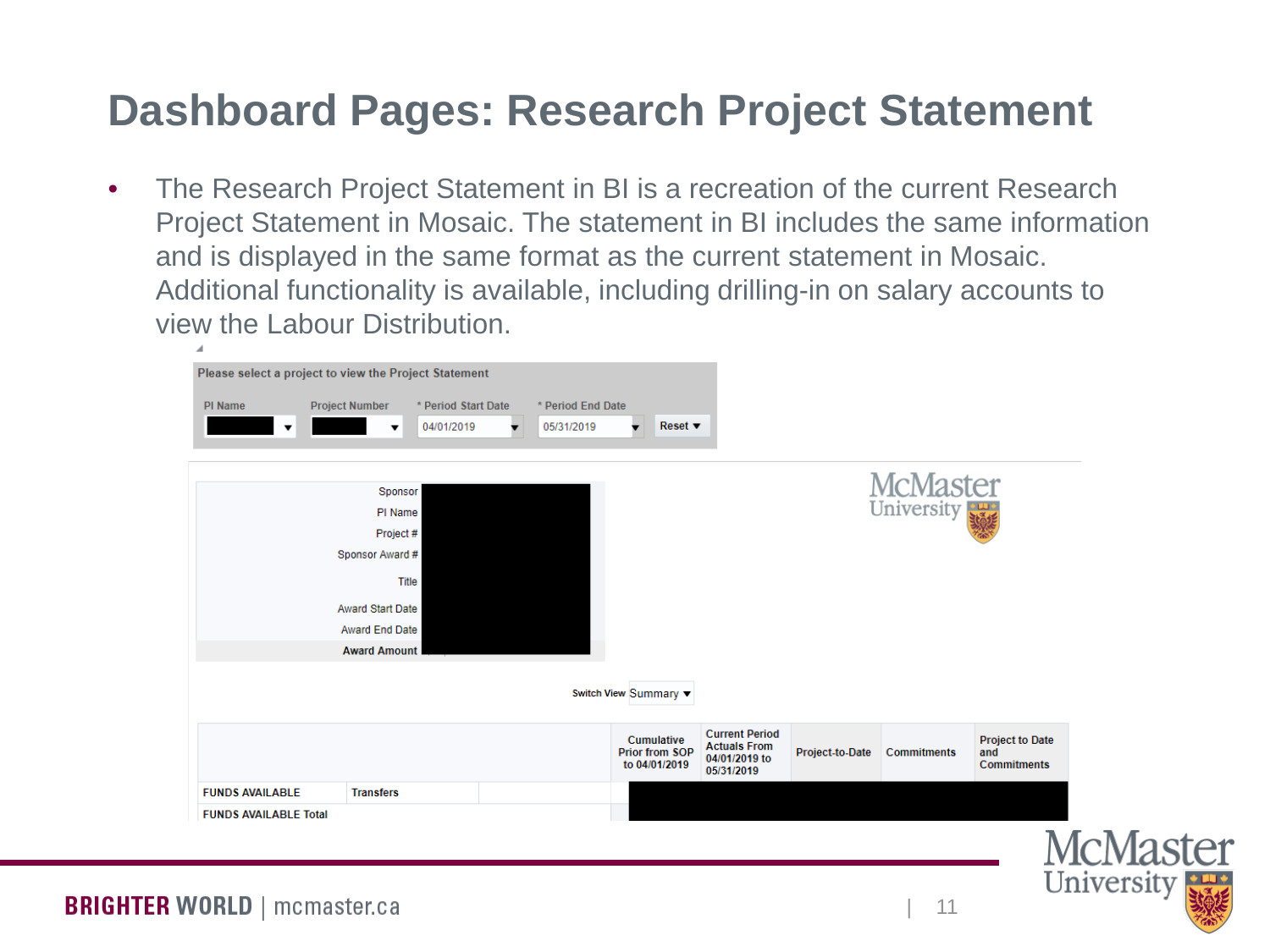## **Dashboard Pages: Current Period Transactions**

• The Current Period Transactions dashboard page lists all the transactions for the selected project with an accounting date falling within the selected period. Additional fields can be viewed by switching between the Summary View and the Details View. This page can be used to understand the project balances as displayed on the Research Project Statement.

| ◢<br><b>All Transactions</b><br>Time run: 5/31/2019 10:32:29 AM |                                 |                | Switch View Summary ▼          |                                |                           |
|-----------------------------------------------------------------|---------------------------------|----------------|--------------------------------|--------------------------------|---------------------------|
| <b>Transaction Type</b>                                         | <b>Node</b>                     | <b>Account</b> | <b>Account Descr</b>           | <b>Transaction Description</b> | Acctg Date   Amount (CDN) |
| Expenditures                                                    | 5. Materials and Supplies       | 600001         | Materials & Supplies           |                                |                           |
|                                                                 | 5. Materials and Supplies       | 600001 Total   |                                |                                |                           |
|                                                                 | 5. Materials and Supplies Total |                |                                |                                |                           |
|                                                                 | 6. Travel                       | 650007         | <b>Travel - Transportation</b> |                                |                           |
|                                                                 | 6. Travel                       | 650007         | <b>Travel - Transportation</b> |                                |                           |
|                                                                 | 6. Travel                       | 650007 Total   |                                |                                |                           |
|                                                                 | 6. Travel                       | 650015         | Travel - Parking               |                                |                           |
|                                                                 | 6. Travel                       | 650015 Total   |                                |                                |                           |
|                                                                 | 6. Travel Total                 |                |                                |                                |                           |
| <b>Expenditures Total</b>                                       |                                 |                |                                |                                |                           |
| Export                                                          |                                 |                |                                |                                |                           |
| ◢                                                               |                                 |                |                                |                                |                           |
| Refresh                                                         |                                 |                |                                |                                |                           |

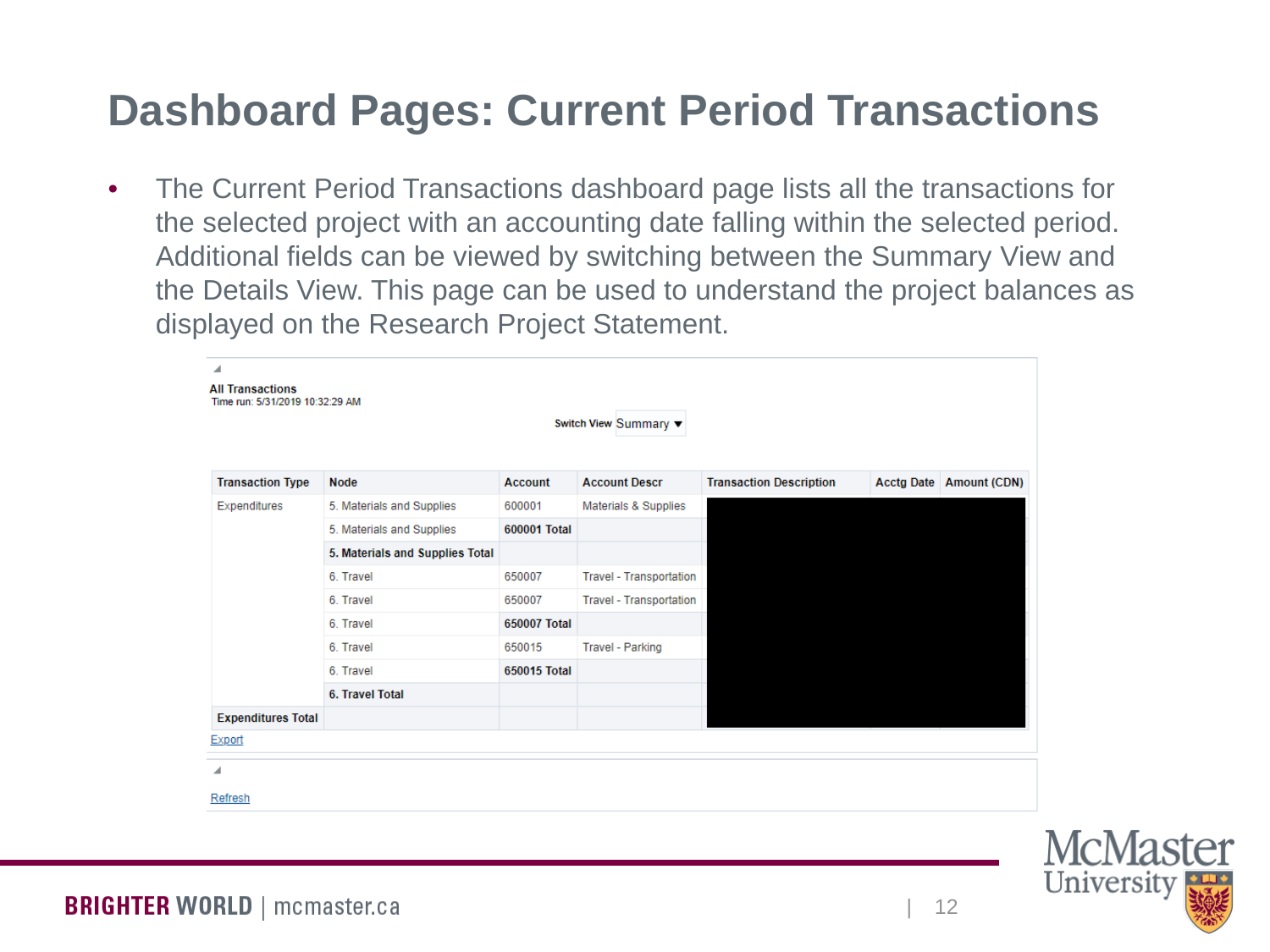## **Dashboard Pages: Commitments**

• The Commitments dashboard page lists all the commitment transactions for the selected project with an accounting date earlier than the selected Period End Date. Additional fields can be viewed by switching between the Summary View and the Details View. This page can be used to manage and track future project commitments.

| ◢<br><b>Commitments</b><br>Time run: 5/31/2019 10:35:23 AM |                     |                            |                   |                                |                     |
|------------------------------------------------------------|---------------------|----------------------------|-------------------|--------------------------------|---------------------|
|                                                            |                     | Switch View Summary ▼      |                   |                                |                     |
|                                                            |                     |                            |                   |                                | 111111111           |
| <b>Node</b>                                                | <b>Account Code</b> | <b>Account Descr</b>       | <b>Acctg Date</b> | <b>Transaction Description</b> | <b>Amount (CDN)</b> |
| 2.3 Master - Cdn/PermRes                                   | 501005              | Salary Masters Student Can |                   |                                |                     |
| 2.3 Master - Cdn/PermRes                                   | 501005              | Salary Masters Student Can |                   |                                |                     |
| 2.3 Master - Cdn/PermRes                                   | 501005              | Salary Masters Student Can |                   |                                |                     |
| 2.3 Master - Cdn/PermRes                                   | 501005              | Salary Masters Student Can |                   |                                |                     |
| 2.3 Master - Cdn/PermRes                                   | 501005              | Salary Masters Student Can |                   |                                |                     |
| 2.3 Master - Cdn/PermRes                                   | 501005              | Salary Masters Student Can |                   |                                |                     |
| 2.3 Master - Cdn/PermRes                                   | 501005              | Salary Masters Student Can |                   |                                |                     |
| 2.3 Master - Cdn/PermRes                                   | 501005              | Salary Masters Student Can |                   |                                |                     |
| 2.3 Master - Cdn/PermRes                                   | 501005              | Salary Masters Student Can |                   |                                |                     |

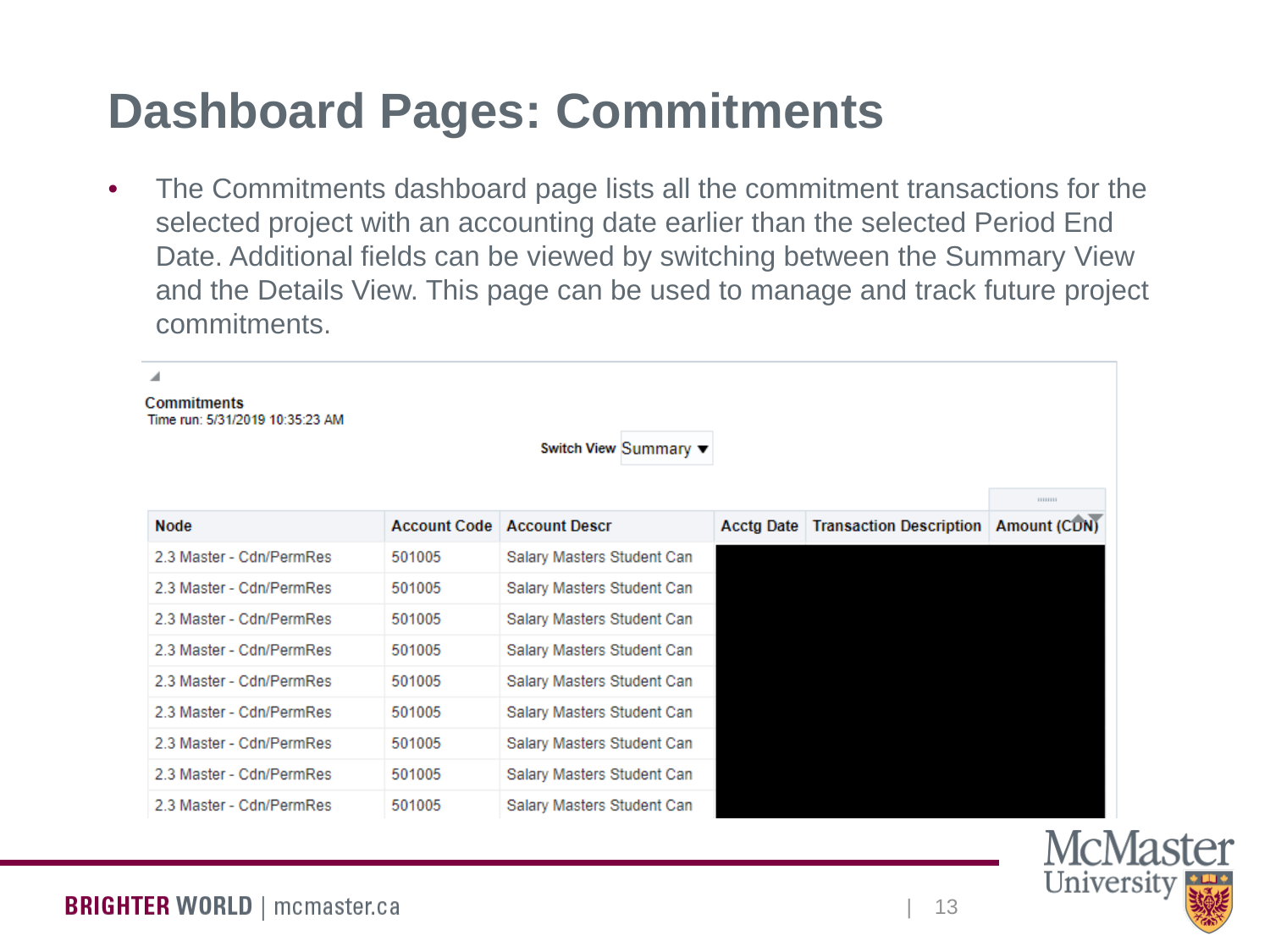### **Dashboard Pages: Labour Distribution & Salary Journal Entries**

• The Labour Distribution & Salary Journal Entries page shows the Labour Distribution for the selected project during the selected period alongside a list of all the journal entries made to the salary accounts for the selected project during the selected period. All Labour Distribution reports show what was paid through the HR Payroll system and do not include journal entries made to the accounts after the payment has been made. Using the Labour Distribution & Salary Journal Entries report you can understand both what was paid through HR and the journal entries that were made on the relevant accounts.

#### **Labour Distribution - Earnings & Benefits** Time run: 5/31/2019 10:39:39 AM **Project Number** 2019 2020 **Grand Total Full Name** Employee Number | Fund Code | Account Code | Account Description **April** May 50 501007 **Salary PostDoc Fellows** 511003 FB PT PostDoc Fellow - CDN Aithal, Srivatsa Total Amount 50 501011 **Salary PostDoc Fellows Foreign** 511007 FB PT PostDoc Fellow - Foreign Sahu, Rakesh Total Amount **Amount** Edit - Refresh - Export

**Summary of Salary Journals** Time run: 5/31/2019 10:39:39 AM

**Transaction Description Long Description** Journal ID Fund Code | Account Code | Account Description Fiscal Year Period Acctg Date Amount (CDN) Startup to SQI Transfer-Salar 50 511003 FB PT PostDoc Fellow - CDN 2019 Startup to SQI Transfer- Salar 50 501007 **Salary PostDoc Fellows** 2019 Startup to SQI Transfer- Salar 50 511007 FB PT PostDoc Fellow - Foreign 2019

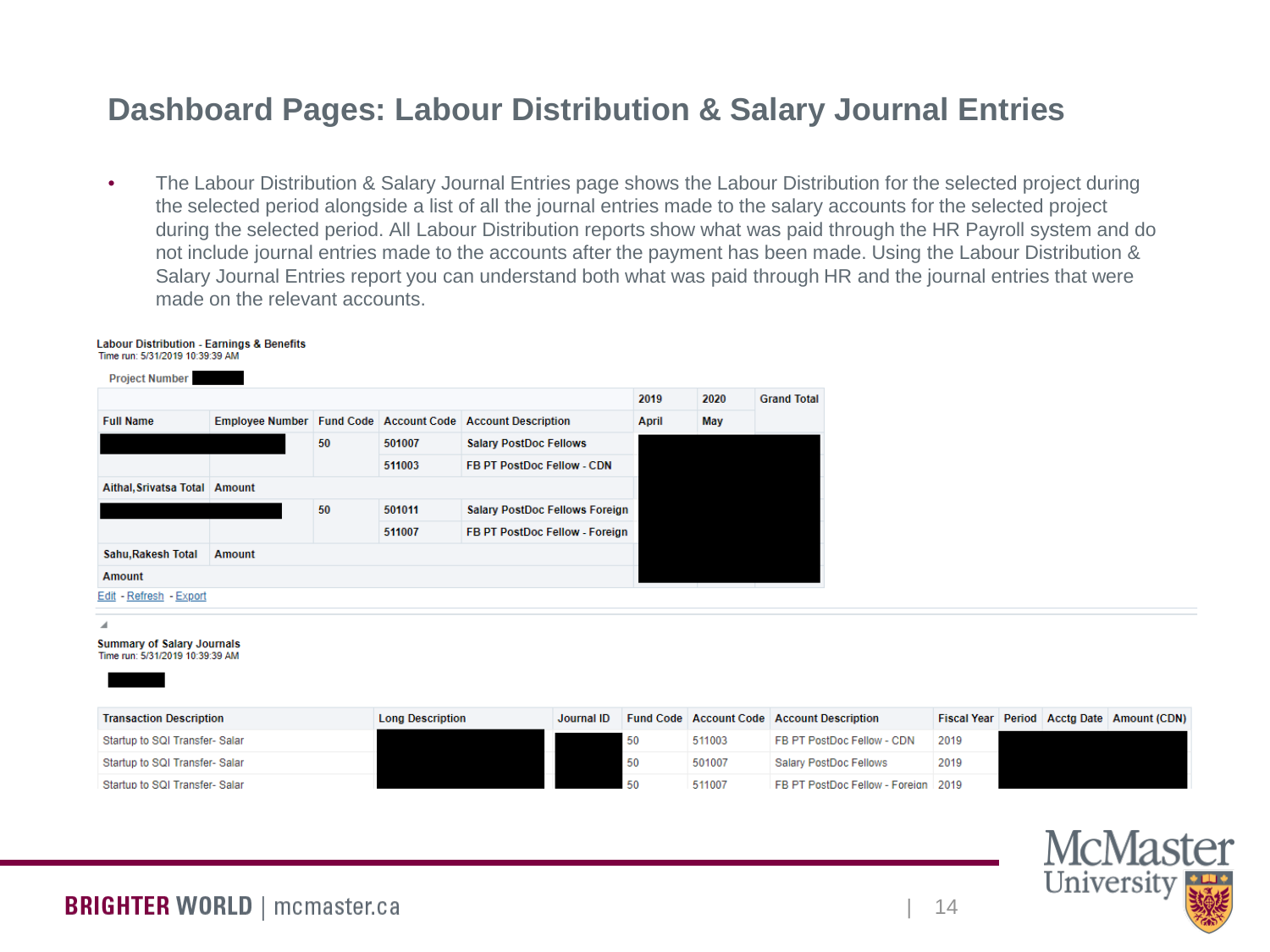# **Dashboard Pages: All Transactions Details**

• The All Transactions Details dashboard page allows users to lookup specific transactions for a project using a specific date range. All other reports in BI limit users to selected full months as a time period.

| <b>Between</b><br>-Select Value--<br>Reset $\blacktriangledown$<br>10586539<br>Puri.Ishwar<br>$\mathbf{v}$<br>$\blacksquare$ | PI Name | * Project Number | <b>Account Code</b> | <b>Accounting Date</b> |  |  |
|------------------------------------------------------------------------------------------------------------------------------|---------|------------------|---------------------|------------------------|--|--|
|                                                                                                                              |         |                  |                     |                        |  |  |

| <b>1 Description</b> | <b>Long Description</b> | Amount<br>(CDN) | Type | Group Unit | Project<br>Number | Journal ID | Source | Fiscal<br>Year | Period Dept | Dept Descr Fund | <b>Analysis</b><br><b>Type</b> |
|----------------------|-------------------------|-----------------|------|------------|-------------------|------------|--------|----------------|-------------|-----------------|--------------------------------|
|                      |                         |                 |      |            |                   |            |        |                |             |                 |                                |
|                      |                         |                 |      |            |                   |            |        |                |             |                 |                                |
|                      |                         |                 |      |            |                   |            |        |                |             |                 |                                |

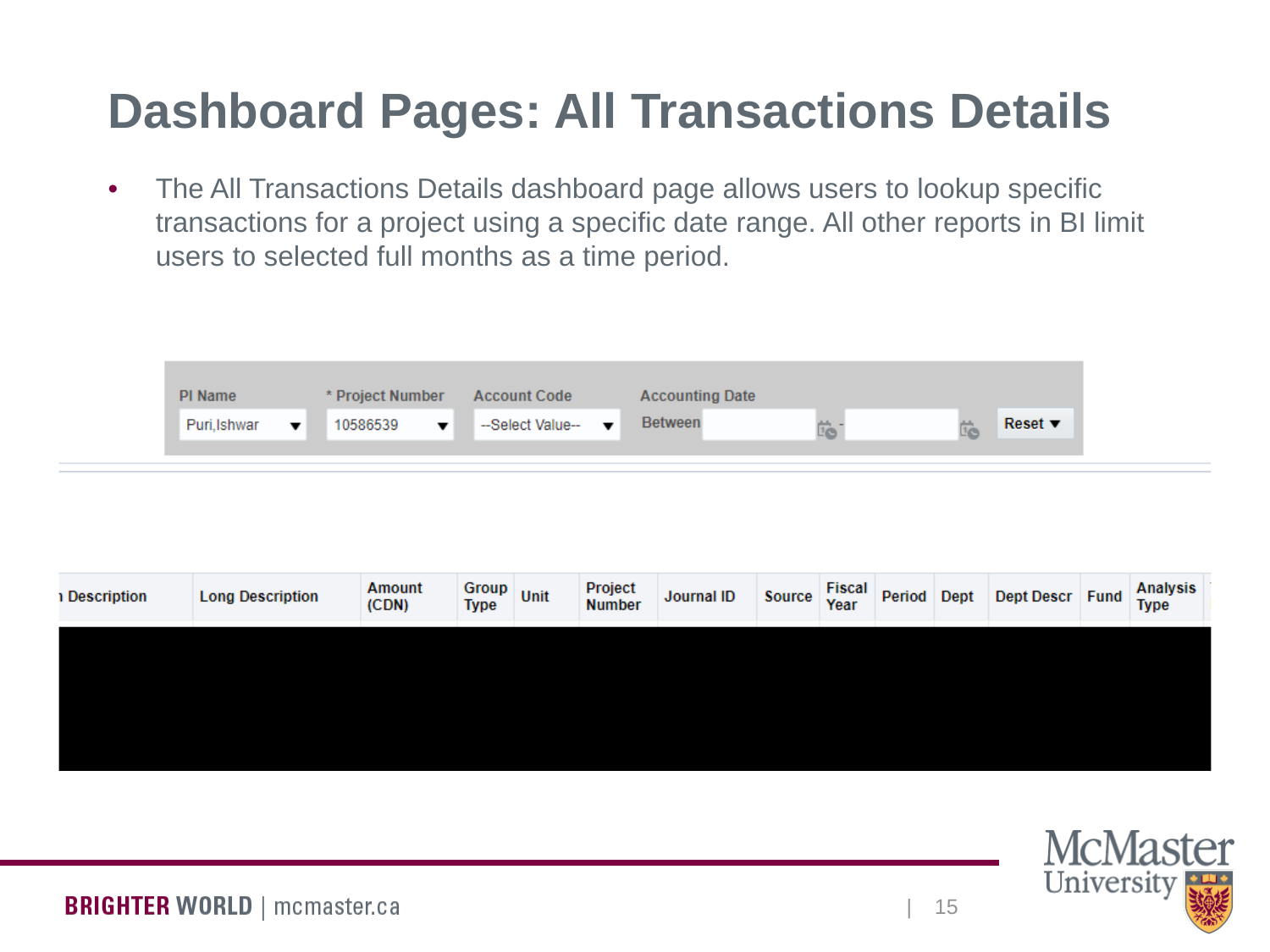## **Important Notes: Security**

- The Principal Investigator Dashboard and Research Project Statement in BI follow the same security rules and roles as in Mosaic. Users will have access to all the same projects as they do currently in Mosaic and can request access to new projects following the same process (contact your Research Accountant).
- Labour Distribution security in BI also follows the same rules as the Labour Distribution report in Mosaic. The only exception is that Principal Investigators are now automatically granted Labour Distribution access to their own projects. All other users must request Labour Distribution access by contacting Financial Affairs (**Chris Sylvester, sylvest@mcmaster.ca**). Please provide your McMaster User ID (MacID), the complete chart field for which you need access (Fund Code, Department Code, Project Number), and copy the Principal Investigator of the project on the email.



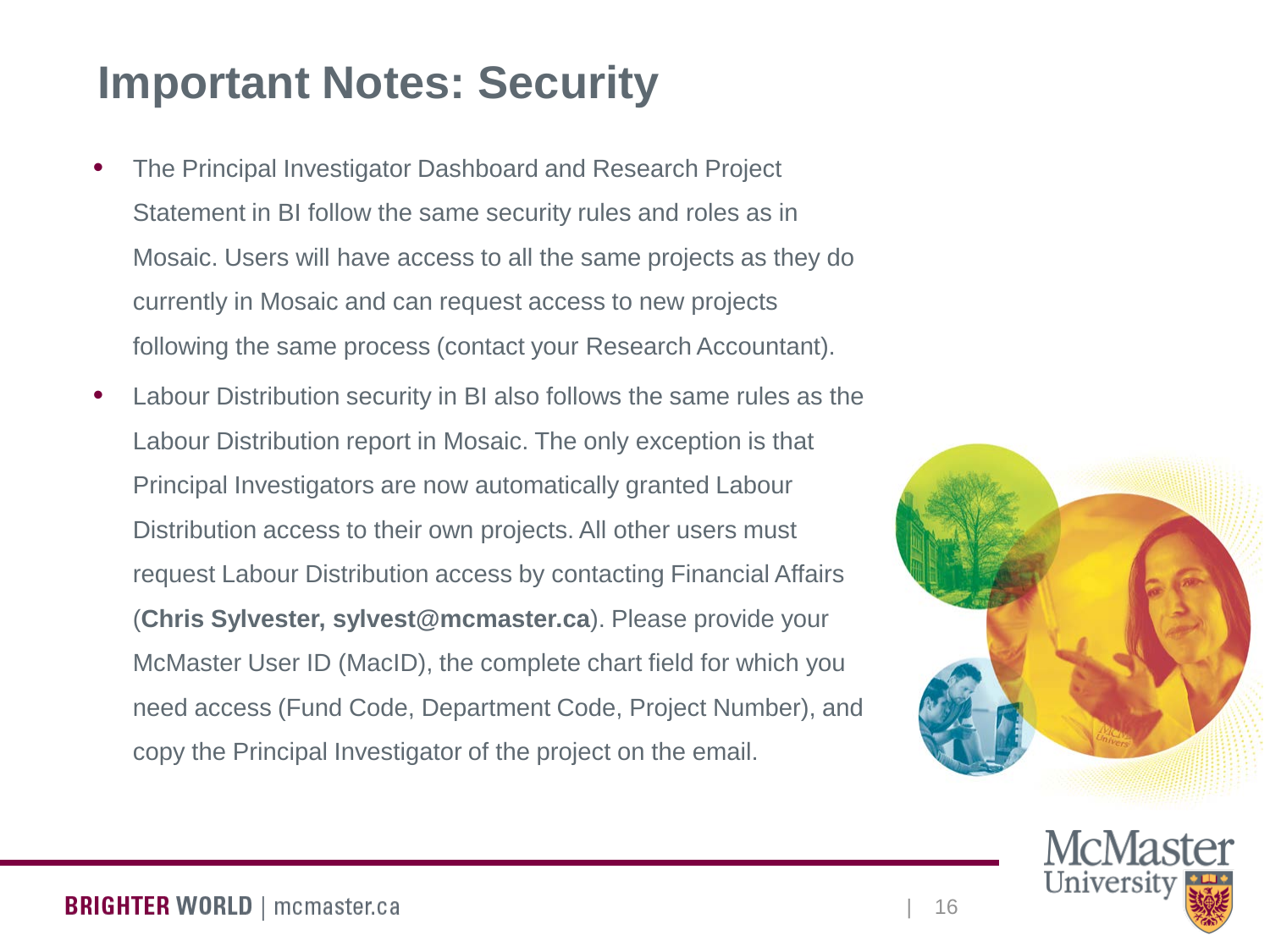# **Training & Support**

**In addition to the overview provided in this document, the following training materials are available on the [IRA website:](https://ira.mcmaster.ca/category/ira-portals/)**

- An [FAQ](https://ira.mcmaster.ca/pi-dashboard-research-project-statement-faq/) to help guide you through common questions (attached)
- Video tutorials to help you get started.

### **Research Project Enquiries**

For questions related to your research project(s), [please contact your](https://resfin.mcmaster.ca/contact-us)  [senior research accountants](https://resfin.mcmaster.ca/contact-us) (if you are from the Faculty of Health Sciences) and Dave Reinhart at [reinhard@mcmaster.ca](mailto:reinhard@mcmaster.ca) (for all other Faculties).

### **Access and Technical Support**

If you have any technical related or access issues, please contact Sam Petryk at [petrykss@mcmaster.ca.](mailto:petrykss@mcmaster.ca)